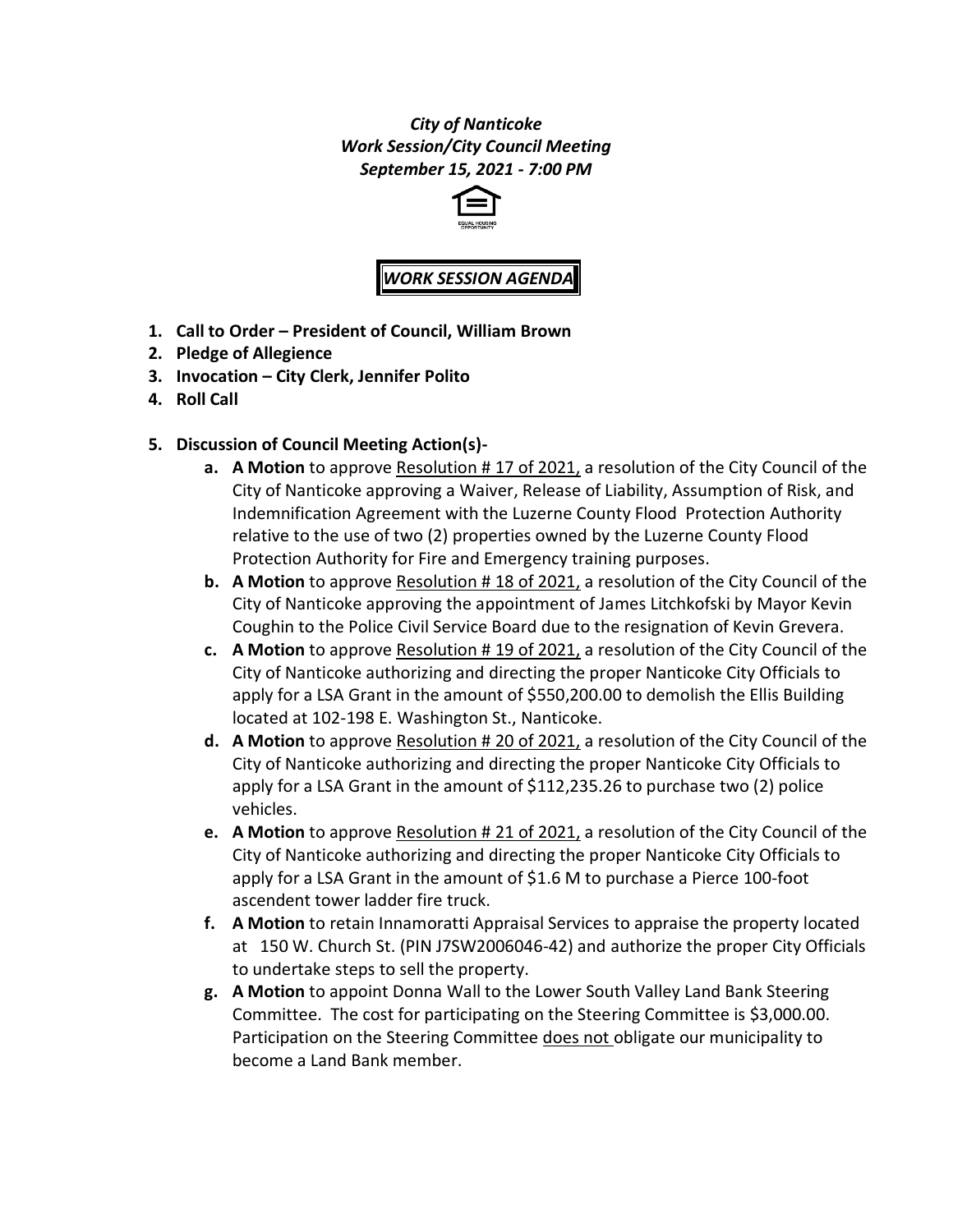**h. A motion** to approve the receipt of the funding requirements of the City's 2022 (MMO's) Minimal Municipal Obligation. Police \$439,753, Fire \$193,590 and Non-Uniform \$77,132.

### **6. Administrative Updates for Council –**

**Mayor Kevin Coughlin** has submitted the August 2021 Department Reports for Council's review and Jennifer Polito has posted them on the City's website. **Mayor Kevin Coughlin** executed Executive Order # 20 of 2021 , appointing James Litchkofski to the Police Civil Service Board to fill the vacant seat left by Kevin Grevera for the remaining years of a 4-year term.

**-Donna Wall has update(s):**

**7. Work Session Adjournemnt**

# **COUNCIL MEETING AGENDA**

- **1. Comments from the Public –** Agenda item(s) only.
- **2. Old Business-**

None

- **3. New Business**
	- **a. A Motion** to approve the minutes from the August 18, 2021 Council Meeting.
	- **b. A Motion** to approve the ratfication of the payment of the bills (Aug. 19, 2021 through Sept. 1, 2021) in the total amount of **\$363,467.57 (Payroll) \$99,034.95 (Accounts Payable) \$264,432.62**
	- **c. A Motion** to approve the payment of the bills in the total amount of **\$196,228.69 (Payroll) \$109,714.78 (Accounts Payable) \$86,513.91**
	- **d. A Motion** to approve **Resolution # 17 of 2021**, a resolution of the City Council of the City of Nanticoke approving a Waiver, Release of Liability, Assumption of Risk, and Indemnification Agreement with the Luzerne County Flood Protection Authority relative to the use of two (2) properties owned by the Luzerne County Flood Protection Authority for Fire and Emergency training purposes.
	- **e. A Motion** to approve Resolution # 18 of 2021, a resolution of the City Council of the City of Nanticoke approving the appointment of James Litchkofski by Mayor Kevin Coughin to the Police Civil Service Board due to the resignation of Kevin Grevera.
	- **f. A Motion** to approve **Resolution # 19 of 2021**, a resolution of the City Council of the City of Nanticoke authorizing and directing the proper Nanticoke City Officials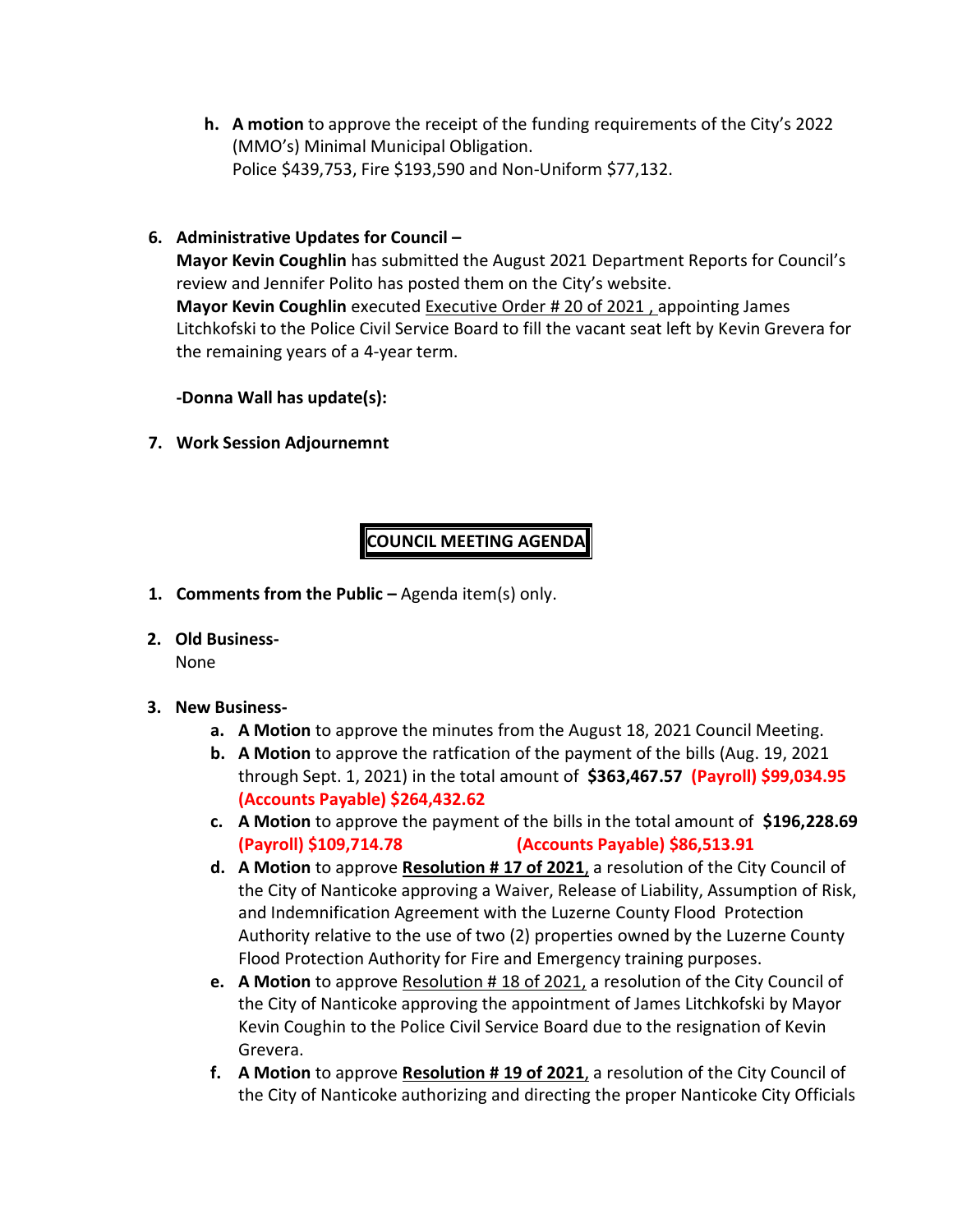to apply for a LSA Grant in the amount of \$550,200.00 to demolish the Ellis Building located at 102-198 E. Washington St., Nanticoke.

- **g. A Motion** to approve **Resolution # 20 of 2021**, a resolution of the City Council of the City of Nanticoke authorizing and directing the proper Nanticoke City Officials to apply for a LSA Grant in the amount of \$112,235.26 to purchase two (2) police vehicles.
- **h. A Motion** to approve **Resolution # 21 of 2021**, a resolution of the City Council of the City of Nanticoke authorizing and directing the proper Nanticoke City Officials to apply for a LSA Grant in the amount of \$1.6 M to purchase a Pierce 100-foot ascendent tower ladder fire truck.
- **i. A Motion** to retain Innamoratti Appraisal Services to appraise the property located at 150 W. Church St. (PIN J7SW2006046-42) and authorize the proper City Officials to undertake steps to sell the property.
- **j. A Motion** to appoint Donna Wall to the Lower South Valley Land Bank Steering Committee. The cost for participating on the Steering Committee is \$3,000.00. Participation on the Steering Committee does not obligate our municipality to become a Land Bank member.
- **k. A motion** to approve the receipt of the funding requirements of the City's 2022 (MMO's) Minimal Municipal Obligation. Police \$439,753, Fire \$193,590 and Non-Uniform \$77,132.

### **4. Comments from the Public - (If Any)**

#### **5. Correspondance-**

A letter submitted via email by Stephen Stashik, complimenting the City of Nanticoke and its Department of Public Works Department for the way the City's roads are maintained in both the Summer and Winter seasons.

#### **6. Announcements-**

September is NICU Awareness Month and the City of Nanticoke along with other Municipalities would like to raise awareness of NICU Units and Babies by asking residents and businesses to "Light up their properties green" to acknowledge NICU Awareness Day on September 30, 2021.